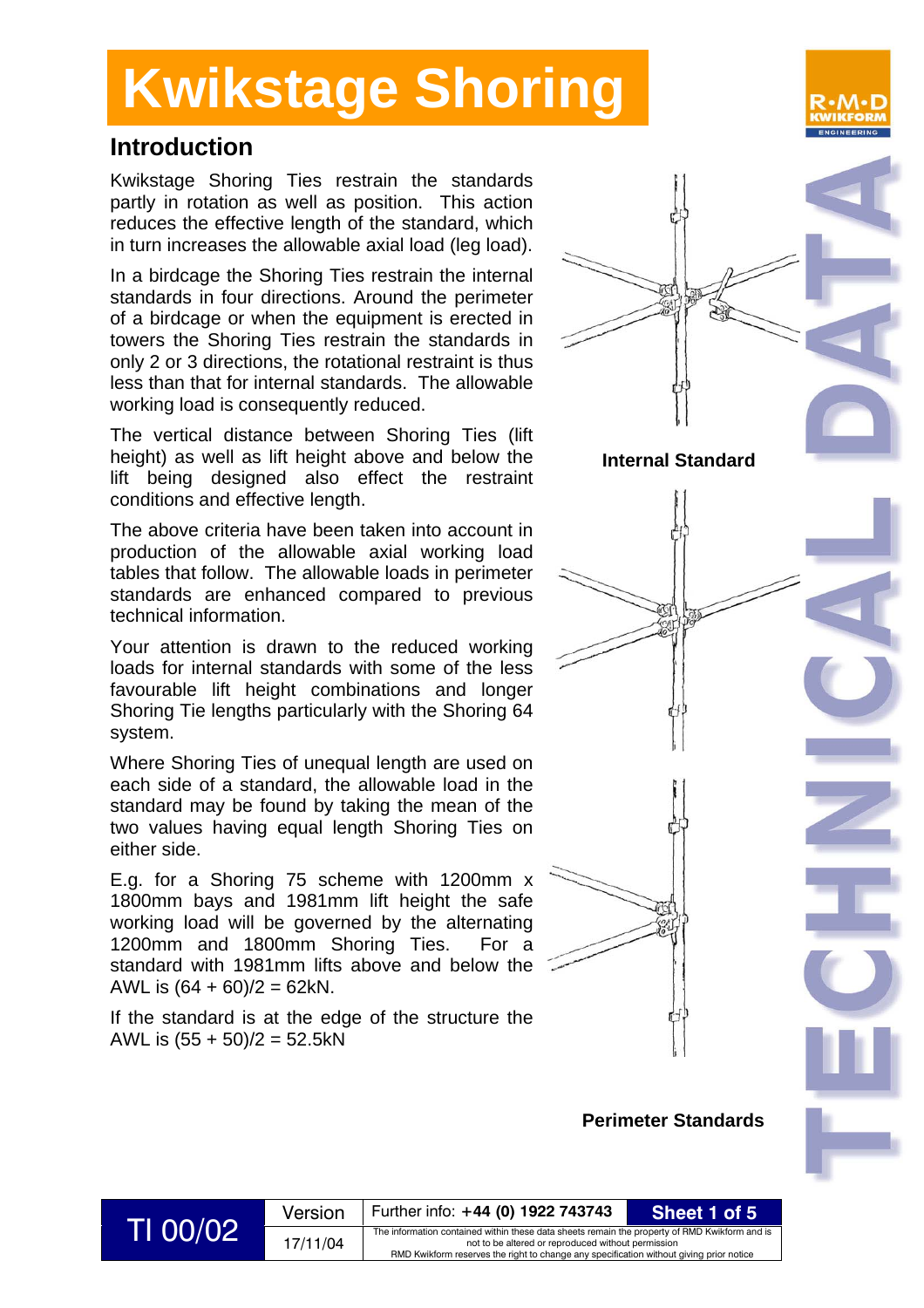**SHORING 75** Allowable axial loads in standards with lift centres of Shoring Ties at **1486 mm**

|                                                              |         | Lift         |        |        | Shoring tie length |         |         |
|--------------------------------------------------------------|---------|--------------|--------|--------|--------------------|---------|---------|
|                                                              | Above   | <b>Below</b> | 600 mm | 900 mm | 1200 mm            | 1800 mm | 2400 mm |
| S                                                            |         | Jack         | 75     | 75     | 75                 | 75      | 75      |
| ਠ                                                            | Jack    | 495 mm       | 75     | 75     | 75                 | 75      | 75      |
| $\mathbf{r}$<br>Ø                                            |         | 991 mm       | 75     | 75     | 75                 | 75      | 75      |
| ਠ                                                            |         | 1486 mm      | 75     | 75     | 75                 | 75      | 75      |
| $\mathbf{C}$                                                 |         | Jack         | 75     | 75     | 75                 | 75      | 75      |
| a                                                            | 495 mm  | 495 mm       | 75     | 75     | 75                 | 72      | 69      |
| ىپ                                                           |         | 991 mm       | 75     | 75     | 75                 | 75      | 72      |
| ທ                                                            |         | 1486 mm      | 75     | 75     | 75                 | 75      | 74      |
|                                                              |         | Jack         | 75     | 75     | 75                 | 75      | 75      |
| a                                                            | 991 mm  | 495 mm       | 75     | 75     | 75                 | 75      | 72      |
| $\mathbf{C}$<br>$\overline{\phantom{a}}$                     |         | 991 mm       | 75     | 75     | 75                 | 75      | 75      |
| $\pmb{\omega}$<br>$\overline{\phantom{0}}$<br>$\blacksquare$ |         | 1486 mm      | 75     | 75     | 75                 | 75      | 75      |
|                                                              |         | Jack         | 75     | 75     | 75                 | 75      | 75      |
|                                                              | 1486 mm | 495 mm       | 75     | 75     | 75                 | 75      | 74      |
|                                                              |         | 991 mm       | 75     | 75     | 75                 | 75      | 75      |
|                                                              |         | 1486 mm      | 75     | 75     | 75                 | 75      | 75      |

|                                                 |              | Lift         |        |        | <b>Shoring tie length</b> |         |         |
|-------------------------------------------------|--------------|--------------|--------|--------|---------------------------|---------|---------|
| <b>S</b>                                        | <b>Above</b> | <b>Below</b> | 600 mm | 900 mm | 1200 mm                   | 1800 mm | 2400 mm |
| ਹ                                               |              | Jack         | 75     | 75     | 75                        | 75      | 75      |
| $\blacksquare$                                  | Jack         | 495 mm       | 75     | 75     | 75                        | 74      | 71      |
| $\boldsymbol{\varpi}$                           |              | 991 mm       | 75     | 75     | 75                        | 75      | 72      |
| ਹ                                               |              | 1486 mm      | 75     | 75     | 75                        | 75      | 74      |
| $\blacksquare$                                  |              | Jack         | 75     | 75     | 75                        | 74      | 71      |
| $\pmb{\varpi}$<br>$\overline{\phantom{0}}$<br>ທ | 495 mm       | 495 mm       | 75     | 72     | 69                        | 66      | 63      |
|                                                 |              | 991 mm       | 75     | 75     | 72                        | 68      | 65      |
| $\blacksquare$                                  |              | 1486 mm      | 75     | 75     | 74                        | 69      | 66      |
| $\pmb{\omega}$                                  |              | Jack         | 75     | 75     | 75                        | 75      | 73      |
| ىپ                                              | 991 mm       | 495 mm       | 75     | 75     | 72                        | 68      | 65      |
| $\pmb{\omega}$                                  |              | 991 mm       | 75     | 75     | 75                        | 69      | 68      |
| ε                                               |              | 1486 mm      | 75     | 75     | 75                        | 71      | 69      |
| $\sim$<br>$\blacksquare$                        |              | <b>Jack</b>  | 75     | 75     | 75                        | 75      | 74      |
| $\pmb{\omega}$                                  |              | 495 mm       | 75     | 75     | 74                        | 69      | 66      |
| ௳                                               | 1486 mm      | 991 mm       | 75     | 75     | 75                        | 71      | 69      |
|                                                 |              | 1486 mm      | 75     | 75     | 75                        | 72      | 69      |



| TI 00/02 | Version  | Further info: +44 (0) 1922 743743                                                                                                                                                                                                              | Sheet 2 of 5 |
|----------|----------|------------------------------------------------------------------------------------------------------------------------------------------------------------------------------------------------------------------------------------------------|--------------|
|          | 17/11/04 | The information contained within these data sheets remain the property of RMD Kwikform and is<br>not to be altered or reproduced without permission<br>RMD Kwikform reserves the right to change any specification without giving prior notice |              |
|          |          |                                                                                                                                                                                                                                                |              |

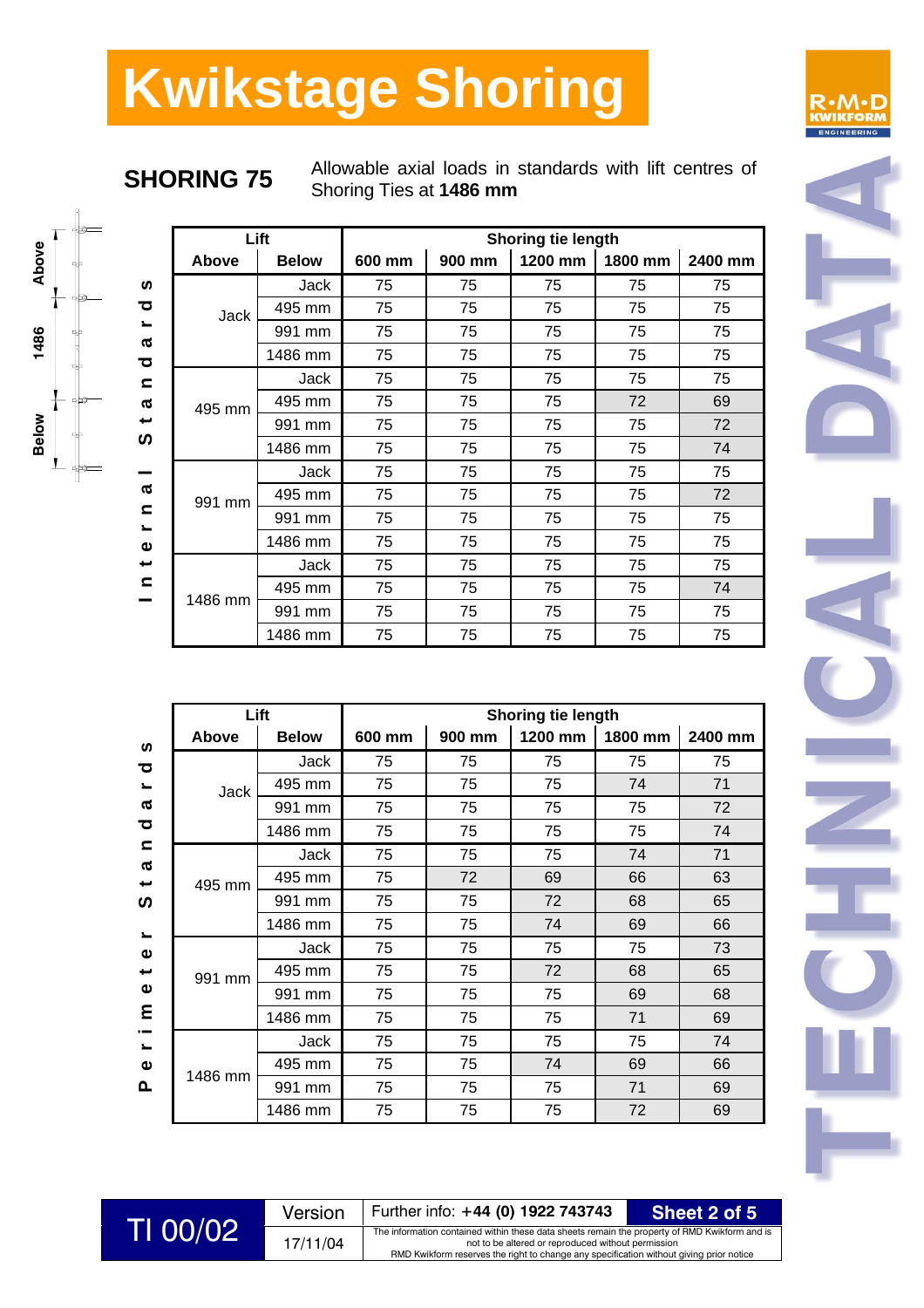



**SHORING 75** 

| Allowable axial loads in standards with lift centres of |  |  |  |  |  |  |
|---------------------------------------------------------|--|--|--|--|--|--|
| Shoring Ties at 1981 mm                                 |  |  |  |  |  |  |

|                          | Lift    |              |        |        | Shoring tie length |         |         |
|--------------------------|---------|--------------|--------|--------|--------------------|---------|---------|
|                          | Above   | <b>Below</b> | 600 mm | 900 mm | 1200 mm            | 1800 mm | 2400 mm |
|                          |         | Jack         | 64     | 64     | 64                 | 64      | 64      |
|                          |         | 495 mm       | 64     | 64     | 64                 | 59      | 55      |
| <b>S</b>                 | Jack    | 991 mm       | 64     | 64     | 64                 | 62      | 58      |
|                          |         | 1486 mm      | 64     | 64     | 64                 | 64      | 60      |
| ਠ                        |         | 1981 mm      | 64     | 64     | 64                 | 64      | 61      |
| $\blacksquare$           |         | Jack         | 64     | 64     | 64                 | 58      | 55      |
| σ                        |         | 495 mm       | 64     | 57     | 52                 | 47      | 44      |
| ਹ                        | 495 mm  | 991 mm       | 64     | 60     | 56                 | 50      | 46      |
| $\mathbf{C}$             |         | 1486 mm      | 64     | 62     | 58                 | 53      | 48      |
| π                        |         | 1981 mm      | 64     | 64     | 60                 | 54      | 49      |
| ىپ                       | 991 mm  | Jack         | 64     | 64     | 64                 | 62      | 58      |
| ທ                        |         | 495 mm       | 64     | 60     | 56                 | 50      | 46      |
|                          |         | 991 mm       | 64     | 64     | 60                 | 54      | 50      |
|                          |         | 1486 mm      | 64     | 64     | 62                 | 56      | 51      |
| π                        |         | 1981 mm      | 64     | 64     | 64                 | 57      | 52      |
| $\mathbf{C}$             |         | Jack         | 64     | 64     | 64                 | 64      | 60      |
| $\overline{\phantom{a}}$ |         | 495 mm       | 64     | 62     | 58                 | 53      | 48      |
| Φ                        | 1486 mm | 991 mm       | 64     | 64     | 62                 | 56      | 51      |
| پ                        |         | 1486 mm      | 64     | 64     | 64                 | 58      | 52      |
| $\epsilon$               |         | 1981 mm      | 64     | 64     | 64                 | 59      | 54      |
|                          |         | Jack         | 64     | 64     | 64                 | 64      | 61      |
|                          |         | 495 mm       | 64     | 64     | 60                 | 54      | 49      |
|                          | 1981 mm | 991 mm       | 64     | 64     | 64                 | 57      | 53      |
|                          |         | 1486 mm      | 64     | 64     | 64                 | 59      | 54      |
|                          |         | 1981 mm      | 64     | 64     | 64                 | 60      | 55      |

|         | Lift         |        | Shoring tie length |         |         |         |  |
|---------|--------------|--------|--------------------|---------|---------|---------|--|
| Above   | <b>Below</b> | 600 mm | 900 mm             | 1200 mm | 1800 mm | 2400 mm |  |
|         | Jack         | 64     | 63                 | 64      | 60      | 55      |  |
|         | 495 mm       | 64     | 59                 | 55      | 51      | 47      |  |
| Jack    | 991 mm       | 64     | 62                 | 58      | 52      | 49      |  |
|         | 1486 mm      | 64     | 64                 | 60      | 54      | 50      |  |
|         | 1981 mm      | 64     | 64                 | 61      | 55      | 50      |  |
|         | Jack         | 64     | 58                 | 55      | 50      | 46      |  |
|         | 495 mm       | 52     | 47                 | 44      | 41      | 39      |  |
| 495 mm  | 991 mm       | 56     | 50                 | 46      | 43      | 41      |  |
|         | 1486 mm      | 58     | 53                 | 48      | 44      | 42      |  |
|         | 1981 mm      | 60     | 54                 | 49      | 45      | 42      |  |
|         | Jack         | 64     | 62                 | 58      | 52      | 48      |  |
|         | 495 mm       | 56     | 50                 | 46      | 43      | 41      |  |
| 991 mm  | 991 mm       | 60     | 54                 | 50      | 44      | 42      |  |
|         | 1486 mm      | 62     | 56                 | 51      | 46      | 44      |  |
|         | 1981 mm      | 64     | 57                 | 53      | 47      | 44      |  |
|         | Jack         | 64     | 64                 | 60      | 54      | 50      |  |
|         | 495 mm       | 58     | 53                 | 48      | 44      | 42      |  |
| 1486 mm | 991 mm       | 62     | 56                 | 51      | 46      | 44      |  |
|         | 1486 mm      | 64     | 58                 | 52      | 47      | 44      |  |
|         | 1981 mm      | 64     | 59                 | 54      | 48      | 45      |  |
|         | Jack         | 64     | 64                 | 61      | 55      | 50      |  |
|         | 495 mm       | 60     | 54                 | 49      | 45      | 42      |  |
| 1981 mm | 991 mm       | 64     | 57                 | 53      | 47      | 44      |  |
|         | 1486 mm      | 64     | 59                 | 54      | 48      | 45      |  |
|         | 1981 mm      | 64     | 60                 | 55      | 50      | 46      |  |

| TI 00/02 | Version  | Further info: +44 (0) 1922 743743                                                                                                                   | Sheet 3 of 5 |  |
|----------|----------|-----------------------------------------------------------------------------------------------------------------------------------------------------|--------------|--|
|          | 17/11/04 | The information contained within these data sheets remain the property of RMD Kwikform and is<br>not to be altered or reproduced without permission |              |  |
|          |          | <b>DMD</b> Kwilcharm resenses the right to change any specification without giving prior potion                                                     |              |  |

| 22 743743                         | Sheet 3 of 5                                           |
|-----------------------------------|--------------------------------------------------------|
|                                   | data sheets remain the property of RMD Kwikform and is |
| or reproduced without permission. |                                                        |

RMD RMD RMD ENTERTMENT CONTROLLED FOR THE RESERVE TO THE RMD FOR THE RESERVE TO THE RMD FOR THE RMD FOR THE RMD FOR THE RMD FOR THE RMD FOR THE RMD FOR THE RMD FOR THE RMD FOR THE RMD FOR THE RMD FOR THE RMD FOR THE RMD FO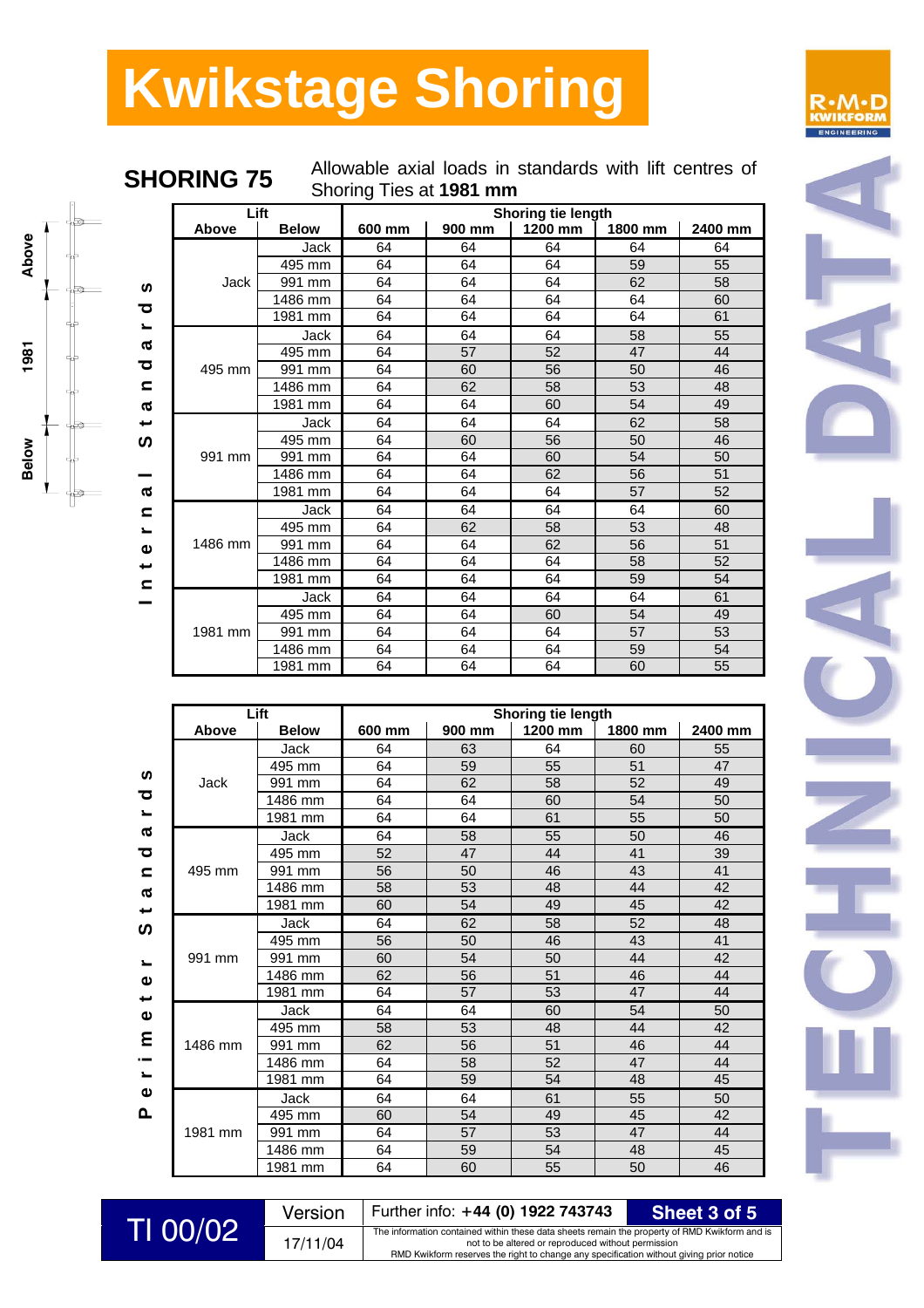**SHORING 55** Allowable axial loads in standards with lift centres of Shoring Ties at **1486 mm**

|                                          |         | Lift         |        |        | Shoring tie length |         |         |
|------------------------------------------|---------|--------------|--------|--------|--------------------|---------|---------|
|                                          | Above   | <b>Below</b> | 600 mm | 900 mm | 1200 mm            | 1800 mm | 2400 mm |
| ທ                                        |         | <b>Jack</b>  | 55     | 55     | 55                 | 55      | 55      |
| ठ                                        | Jack    | 495 mm       | 55     | 55     | 55                 | 55      | 55      |
| $\blacksquare$<br>ℼ                      |         | 991 mm       | 55     | 55     | 55                 | 55      | 55      |
| ठ                                        |         | 1486 mm      | 55     | 55     | 55                 | 55      | 55      |
| $\mathbf{C}$                             |         | Jack         | 55     | 55     | 55                 | 55      | 55      |
| σ                                        | 495 mm  | 495 mm       | 55     | 55     | 55                 | 55      | 53      |
| پ                                        |         | 991 mm       | 55     | 55     | 55                 | 55      | 55      |
| ທ                                        |         | 1486 mm      | 55     | 55     | 55                 | 55      | 55      |
|                                          |         | Jack         | 55     | 55     | 55                 | 55      | 55      |
| ത                                        | 991 mm  | 495 mm       | 55     | 55     | 55                 | 55      | 55      |
| $\mathbf{r}$<br>$\overline{\phantom{0}}$ |         | 991 mm       | 55     | 55     | 55                 | 55      | 55      |
| $\mathbf{\Omega}$<br>پ<br>$\subset$      |         | 1486 mm      | 55     | 55     | 55                 | 55      | 55      |
|                                          |         | Jack         | 55     | 55     | 55                 | 55      | 55      |
|                                          |         | 495 mm       | 55     | 55     | 55                 | 55      | 55      |
|                                          | 1486 mm | 991 mm       | 55     | 55     | 55                 | 55      | 55      |
|                                          |         | 1486 mm      | 55     | 55     | 55                 | 55      | 55      |

|                                                                                | Lift        |              | <b>Shoring tie length</b> |        |         |         |         |  |
|--------------------------------------------------------------------------------|-------------|--------------|---------------------------|--------|---------|---------|---------|--|
| ທ                                                                              | Above       | <b>Below</b> | 600 mm                    | 900 mm | 1200 mm | 1800 mm | 2400 mm |  |
| ਹ                                                                              |             | Jack         | 55                        | 55     | 55      | 55      | 55      |  |
| $\overline{\phantom{0}}$                                                       | <b>Jack</b> | 495 mm       | 55                        | 55     | 55      | 55      | 54      |  |
| ℼ                                                                              |             | 991 mm       | 55                        | 55     | 55      | 55      | 55      |  |
| ਠ                                                                              |             | 1486 mm      | 55                        | 55     | 55      | 55      | 55      |  |
| $\subset$                                                                      |             | Jack         | 55                        | 55     | 55      | 55      | 54      |  |
| σ<br>پ<br>ທ                                                                    | 495 mm      | 495 mm       | 55                        | 55     | 53      | 52      | 50      |  |
|                                                                                |             | 991 mm       | 55                        | 55     | 55      | 52      | 51      |  |
|                                                                                |             | 1486 mm      | 55                        | 55     | 55      | 53      | 51      |  |
| $\blacksquare$<br>$\pmb{\omega}$                                               |             | Jack         | 55                        | 55     | 55      | 55      | 55      |  |
| ىپ                                                                             | 991 mm      | 495 mm       | 55                        | 55     | 55      | 52      | 51      |  |
| $\pmb{\omega}$                                                                 |             | 991 mm       | 55                        | 55     | 55      | 53      | 52      |  |
| ε<br>$\overline{\phantom{0}}$<br>$\overline{\phantom{0}}$<br>$\mathbf{\Omega}$ |             | 1486 mm      | 55                        | 55     | 55      | 54      | 53      |  |
|                                                                                |             | Jack         | 55                        | 55     | 55      | 55      | 55      |  |
|                                                                                |             | 495 mm       | 55                        | 55     | 55      | 53      | 52      |  |
| ൨                                                                              | 1486 mm     | 991 mm       | 55                        | 55     | 55      | 54      | 53      |  |
|                                                                                |             | 1486 mm      | 55                        | 55     | 55      | 55      | 53      |  |





|           | Version  | Further info: +44 (0) 1922 743743                                                                                                                   | Sheet 4 of 5 |
|-----------|----------|-----------------------------------------------------------------------------------------------------------------------------------------------------|--------------|
| TI 00/021 | 17/11/04 | The information contained within these data sheets remain the property of RMD Kwikform and is<br>not to be altered or reproduced without permission |              |
|           |          | RMD Kwikform reserves the right to change any specification without giving prior notice                                                             |              |